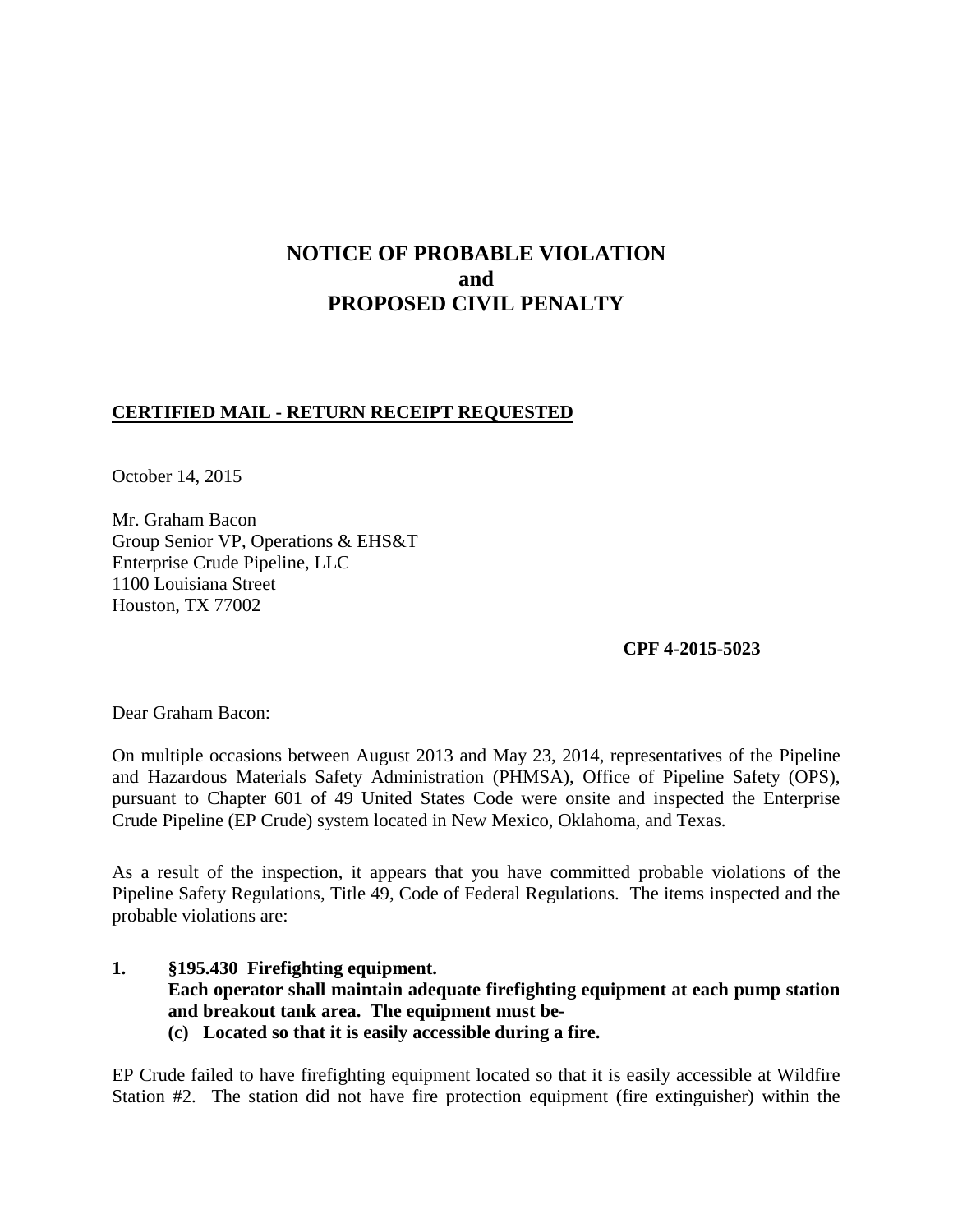pump station fence perimeter. There was a fire extinguisher at the truck offloading area outside the fenced enclosure.

The EP Crude Procedure 1306 Fire Fighting Equipment states

*"Fire fighting equipment will be located at each pump station and breakout tank area for Company operated pipeline systems… The fire fighting equipment must be in proper operating condition at all times, plainly marked as to its identity and the types of fires it is suited for. The equipment shall be located so that it is easily accessible in the event of a fire."*

After the inspection, EP Crude remediated the situation by installing an additional fire extinguisher located in the proximity of the booster pump and the GASO pump.

#### **2. §195.432 Inspection of in-service breakout tanks.**

**(b) Each operator must inspect the physical integrity of in-service atmospheric and low-pressure steel aboveground breakout tanks according to API Standard 653 (incorporated by reference, see § 195.3). However, if structural conditions prevent access to the tank bottom, the bottom integrity may be assessed according to a plan included in the operations and maintenance manual under § 195.402(c)(3).** 

EP Crude failed to inspect the physical integrity of in-service atmospheric and lowpressure steel aboveground breakout tanks by performing the routine monthly inspection as required by EP Crude Standard.9503 and API 653.

EP Crude Standard.9503 Inspection and Testing of Atmospheric and Low-Pressure DOT Breakout Tanks sections 7.1 and 8.1 state,

#### *"7.1 Periodic Monthly Inspections*

*Otherwise known as the "Monthly Visual Inspection" by industry, the external condition of the tank shall be monitored by close visual inspection from the ground on a routine basis. This routine periodic inservice inspection shall include a visual inspection of the tank's exterior surfaces. The periodic Monthly visual inspection is intended for monitoring the external AST condition and its containment structure. The periodic Monthly visual inspection does NOT require a certified inspector.* 

### *8.1 Periodic Monthly Inspections*

*The interval of such inspections shall be consistent with conditions at the particular site, but shall not exceed one month. The inspection checklist form is utilized in Appendix A, for periodic Monthly visual inspections."*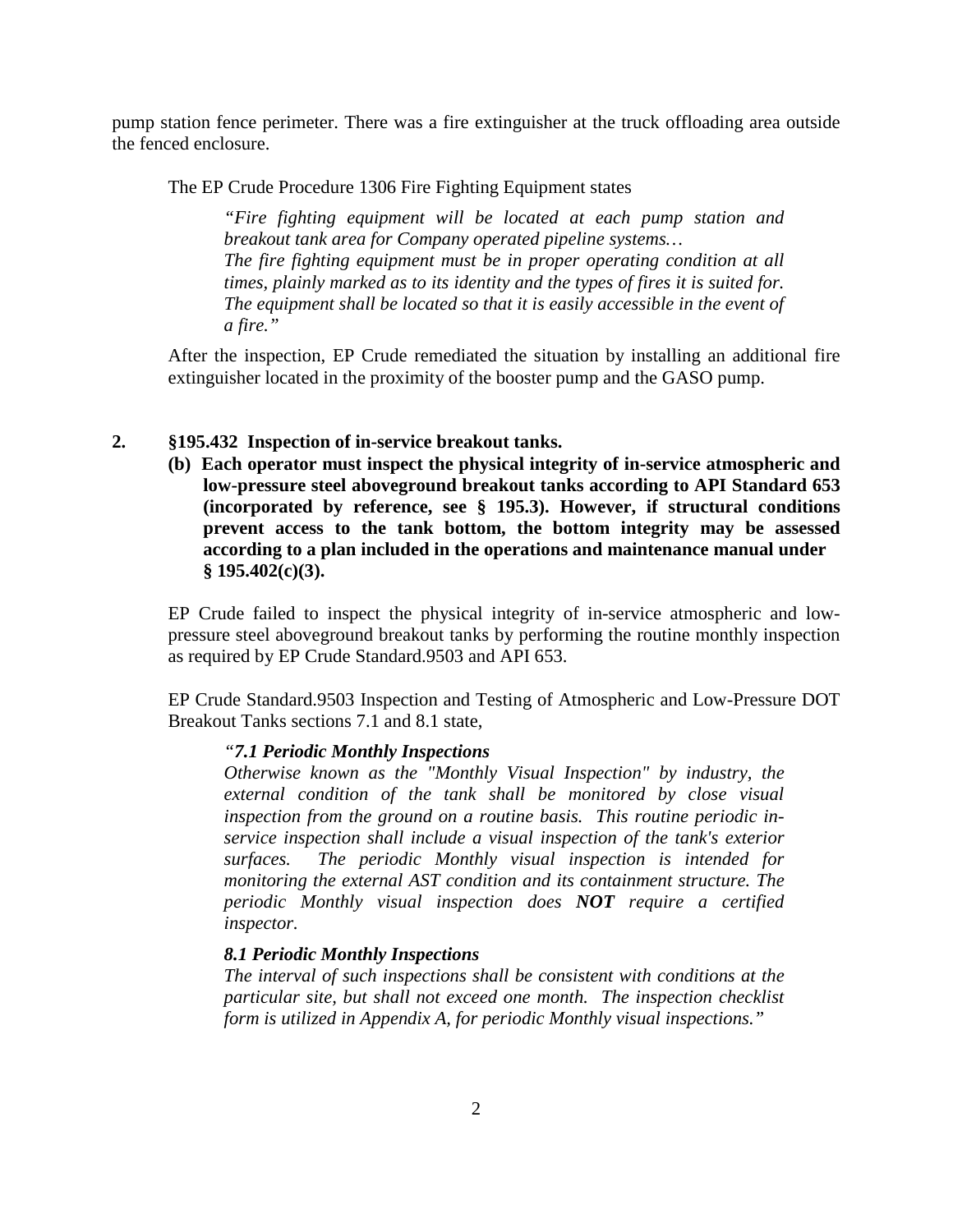API 653 Tank Inspection, Repair, Alteration, and Reconstruction section 6.3.1.1 states,

### *"6.3.1 Routine In-Service Inspections*

*6.3.1.1 The external condition of the tank shall be monitored by close visual inspection from the ground on a routine basis. This inspection may be done by owner/operator personnel, and can be done by other than authorized inspectors as defined in 3.5. Personnel performing this inspection should be knowledgeable of the storage facility operations, the tank, and the characteristics of the product stored.* 

*6.3.1.2 The interval of such inspections shall be consistent with conditions at the particular site, but shall not exceed one month.* 

*6.3.1.3 This routine in-service inspection shall include a visual inspection of the tank's exterior surfaces. Evidence of leaks; shell distortions; signs of settlement; corrosion; and condition of the foundation, paint coatings, insulation systems, and appurtenances should be documented for followup action by an authorized inspector."*

EP Crude failed to perform the December 2013 monthly In-Service Breakout Tank inspections for Tanks #5610, #5611, #5617, #5618, #5650, #5653, & #5654.

## **3. §195.432 Inspection of in-service breakout tanks.**

**(b) Each operator must inspect the physical integrity of in-service atmospheric and low-pressure steel aboveground breakout tanks according to API Standard 653 (incorporated by reference, see § 195.3). However, if structural conditions prevent access to the tank bottom, the bottom integrity may be assessed according to a plan included in the operations and maintenance manual under § 195.402(c)(3).** 

EP Crude failed to inspect the physical integrity of in-service atmospheric and lowpressure steel aboveground breakout tanks by performing the external inspection as required by EP Crude Standard.9503 and API 653.

EP Crude Standard.9503 Inspection and Testing of Atmospheric and Low-Pressure DOT Breakout Tanks sections 7.2 and 8.2 state,

## *"7.2. External Inspection*

*All tanks shall be given a visual external inspection by an authorized inspector. Insulated tanks need to have insulation removed only to the extent necessary to determine the condition of the exterior wall of the tank or the roof. Tanks may be in operation during this inspection. Documented external inspections are performed by an authorized API 653 inspector only.* 

## *8.2. External Inspection Frequency*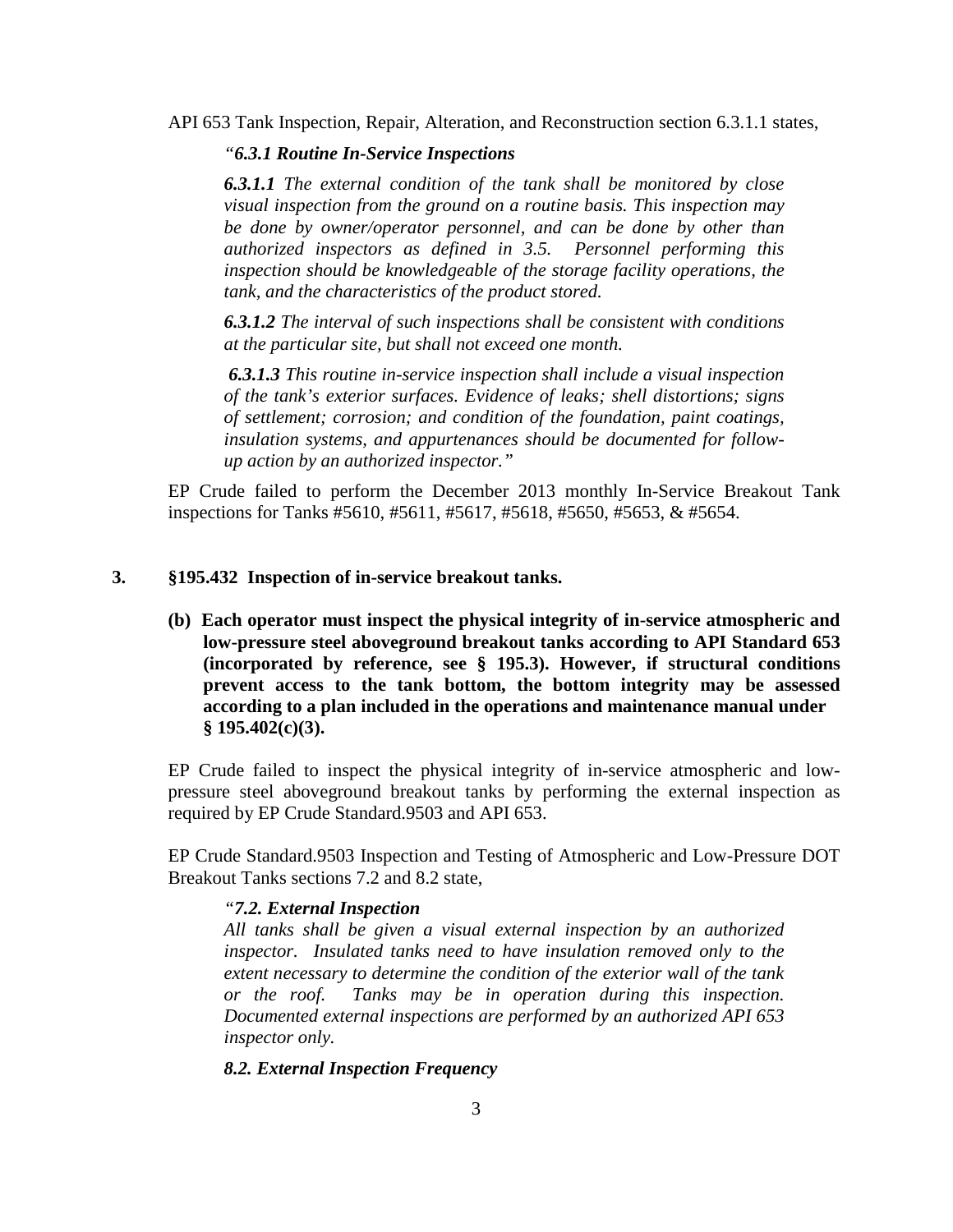*The external inspection and must be conducted at least every five years or RCA/4N years (where RCA is the difference between the measured shell thickness and the minimum required thickness in mils, and N is the shell corrosion rate in mils per year) whichever is less. Tanks may be in operation during this inspection…"*

API 653 Tank Inspection, Repair, Alteration, and Reconstruction section 6.3.1.1 states,

#### *"6.3.2 External Inspection*

*6.3.2.1 All tanks shall be given a visual external inspection by an authorized inspector. This inspection shall be called the external inspection and must be conducted at least every 5 years or RCA/4N years (where RCA is the difference between the measured shell thickness and the minimum required thickness in mils, and N is the shell corrosion rate in mils per year) whichever is less. Tanks may be in operation during this inspection."*

During the Headquarters office review of tank records, PHMSA Inspectors reviewed External Inspection records for several breakout tanks. It was noted that the inspections for Tank 1009 dated 5/10-11/2005 and 4/5/2012, had exceeded the 5 year interval required by API 653 sections 6.3.2.1.

## **4. §195.432 Inspection of in-service breakout tanks.**

**(b) Each operator must inspect the physical integrity of in-service atmospheric and low-pressure steel aboveground breakout tanks according to API Standard 653 (incorporated by reference, see § 195.3). However, if structural conditions prevent access to the tank bottom, the bottom integrity may be assessed according to a plan included in the operations and maintenance manual under § 195.402(c)(3).** 

EP Crude failed to inspect the physical integrity of in-service atmospheric and lowpressure steel aboveground breakout tanks by performing the ultrasonic thickness inspection as required by EP Crude Standard.9503 and API 653.

EP Crude Standard.9503 Inspection and Testing of Atmospheric and Low-Pressure DOT Breakout Tanks sections 7.3 and 8.3 state,

*"7.3. Ultrasonic (UT) Thickness Inspection*

*External, ultrasonic thickness measurements of the shell can be a means of determining a rate of uniform general corrosion while the tank is in service, and can provide an indication of the integrity of the shell…* 

*8.3. Ultrasonic Thickness Inspection Frequency – UT When used, the ultrasonic thickness measurements shall be made at intervals not to exceed the following.*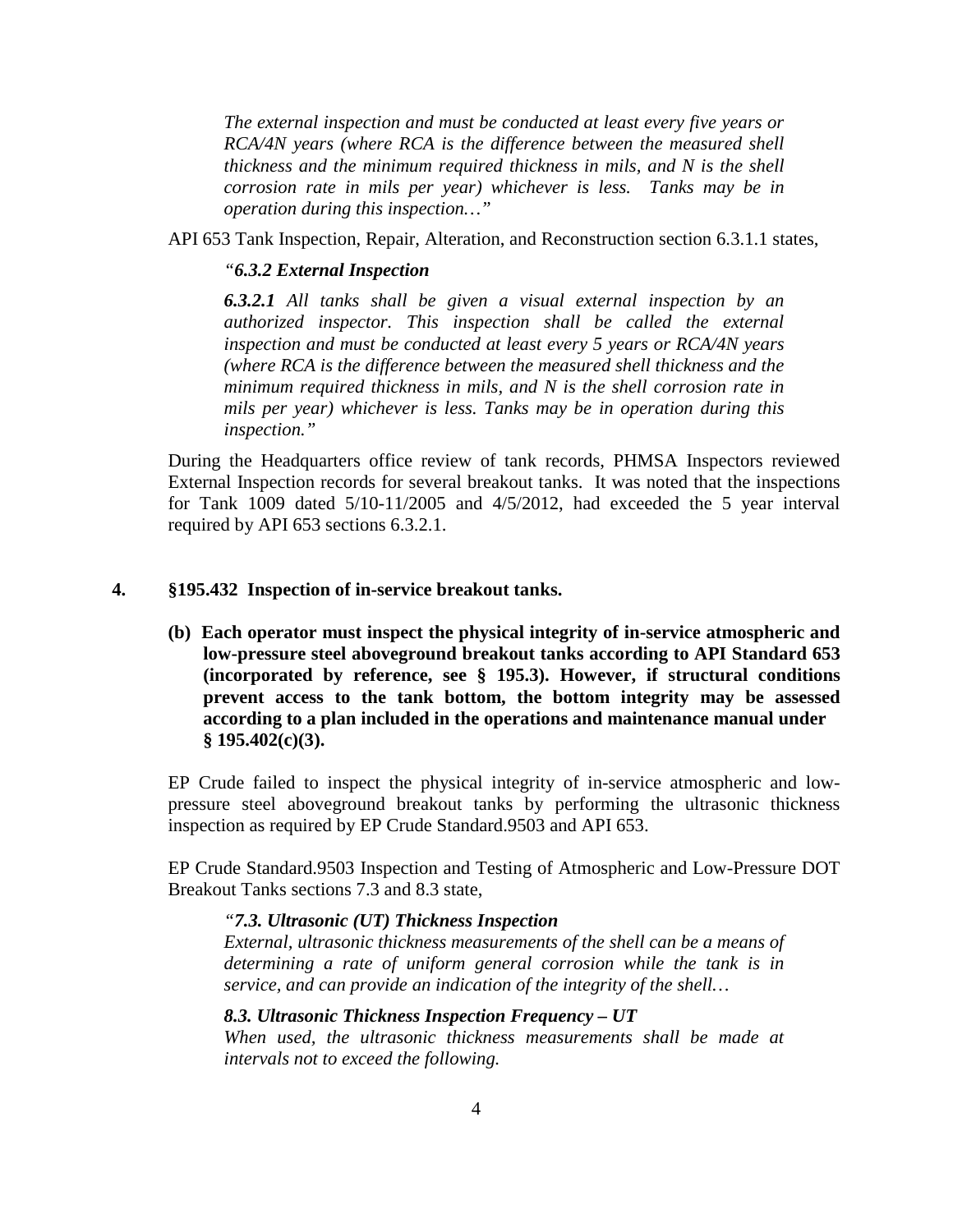- *(1) When the corrosion rate is not known, the maximum interval shall be five years. Corrosion rates may be estimated from tanks in similar service based on thickness measurements taken at an interval not exceeding five years. For additional details, contact the Enterprise Tank Integrity Supervisor.*
- *(2) When the corrosion rate is known, the maximum interval shall be the smaller of RCA/2N years (where RCA is the difference between the measured shell thickness and the minimum required thickness in mils, and N is the shell corrosion rate in mils per year) or 15 years."*

## *"6.3.3 Ultrasonic Thickness Inspection*

*6.3.3.1 External, ultrasonic thickness measurements of the shell can be a means of determining a rate of uniform general corrosion while the tank is in service, and can provide an indication of the integrity of the shell. The extent of such measurements shall be determined by the owner/operator.* 

*6.3.3.2 When used, the ultrasonic thickness measurements shall be made at intervals not to exceed the following:* 

- *a. When the corrosion rate is not known, the maximum interval shall be 5 years. Corrosion rates may be estimated from tanks in similar service based on thickness measurements taken at an interval not exceeding 5 years.*
- *b. When the corrosion rate is known, the maximum interval shall be the smaller of RCA/2N years (where RCA is the difference between the measured shell thickness and the minimum required thickness in mils, and N is the shell corrosion rate in mils per year) or 15 years."*

During the Headquarters office review of tank records, PHMSA Inspectors reviewed Ultrasonic Thickness inspection records for several breakout tanks. It was noted that the inspections for Tank 1009 dated 5/10-11/2005 and 4/5/2012, had exceeded the 5 year interval required by API 653 sections 6.3.3.2. The corrosion rate for the tank was unknown.

### **5. §195.452 Pipeline integrity management in high consequence areas.**

- **(g) What is an information analysis? In periodically evaluating the integrity of each pipeline segment (paragraph (j) of this section), an operator must analyze all available information about the integrity of the entire pipeline and the consequences of a failure. This information includes:**
	- **(2) Data gathered through the integrity assessment required under this section;**

EP Crude did not to include the threat of SCC on Line S1 into the Information Analysis performed on February 28, 2011. Thus, EP Crude failed to analyze all available information about the integrity of Line S1 and the consequences of a failure prior to the ILI run completed on September 19, 2014.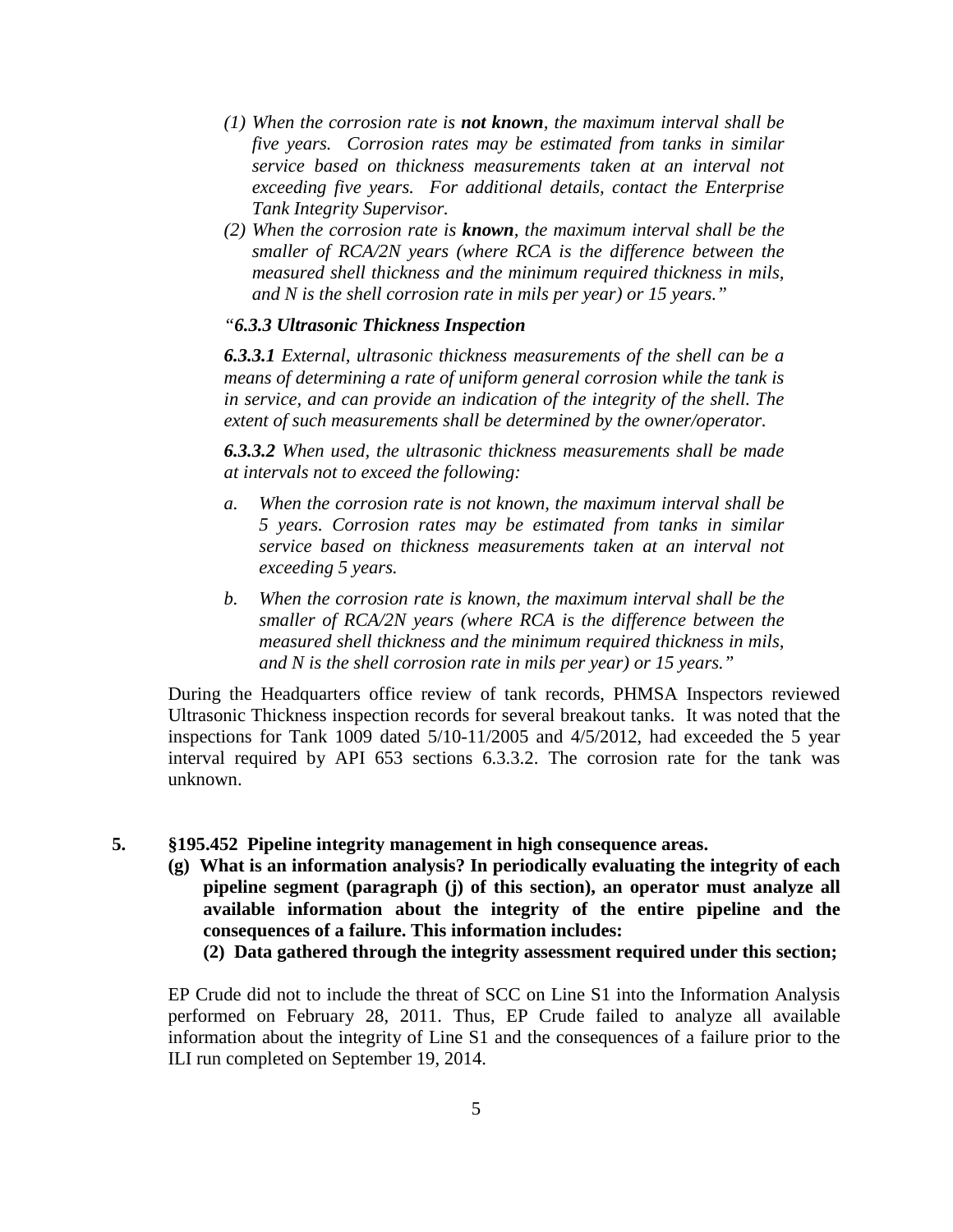The EP Crude Procedure IMP-SEC6-01 Information Analysis - Line Pipe, section 2.1.10.8 states,

*"Indicate if tests for the presence of SCC have been performed on the segment. If tested, identify the number of SCC indications that were found."*

On March 15, 2009, an MFL inline inspection (ILI) tool was run on the Line S1 pipeline segment - 30" Jones Creek to Cedar. Following the ILI run, Integrity Dig #5 was performed on April 13, 2010 for 15 corrosion anomalies. SCC was discovered during the integrity dig and investigation. The SCC was not one of the 15 anomalies called by the ILI run. The investigation determined the SCC was not 'Signification SCC' as defined in NACE SP 0204-2008 *Stress Corrosion Cracking (SCC) Direct Assessment Methodology.*  Significant SCC is defined as,

*"An SCC cluster was defined to be "significant" by the Canadian Energy Pipeline Association (CEPA) in 1997 provided that the deepest crack, in a series of interacting cracks, is greater than 10% of the wall thickness and the total interacting length of the cracks is equal to or greater than 75% of the critical length of a 50% through-wall flaw that would fail at a stress level of 110% of SMYS. CEPA also defines the interaction criteria. The presence of extensive and "significant" SCC typically triggers an SCC mitigation program (see discussion under Post-Assessment Step), but a crack that is labeled "significant" is not necessarily an immediate threat to the integrity of the pipeline."* 

The EP Crude Pipeline Integrity Program Std. 9009 *Stress Corrosion Cracking Definition,* section 2.0 Definitions, states,

*"(3) Insignificant SCC -* SCC which is neither *Significant SCC* nor is associated with dents, gouges, etc.

*(9) Significant SCC - axially or circumferentially oriented SCC (which is not associated with dents, gouges, or other geometrical pipeline features) where the SCC depth is greater than 50% WT, or the SCC depth is greater than 10% WT and has an interacting length greater than or equal to 75% of the critical length of a 50% through wall flaw that would fail at a stress level of 110% SMYS."* 

In February 2014 during the PHMSA inspection, it was discovered that the Information Analysis performed on the pipeline segment on February 8, 2011 omitted the presence of the SCC on Line S1. EP Crude informed PHMSA, the SCC had been left out of the Information Analysis and Risk Algorithm by mistake. EP Crude planned to perform a new Information Analysis prior to the scheduled 2014 ILI run. The ILI was scheduled for March 15, 2014, but due to construction activities associated with the Seaway Loop Project in close proximity to Line S1, a deviation was filed and the ILI run was rescheduled for July 25, 2014. EP Crude completed the Information Analysis on June 27, 2014 prior to the rescheduled ILI run. The presence of SCC was included in the Information Analysis and Risk Algorithm. Due to several more issues with the rescheduled ILI run, two additional deviations were taken prior to completing the run. EP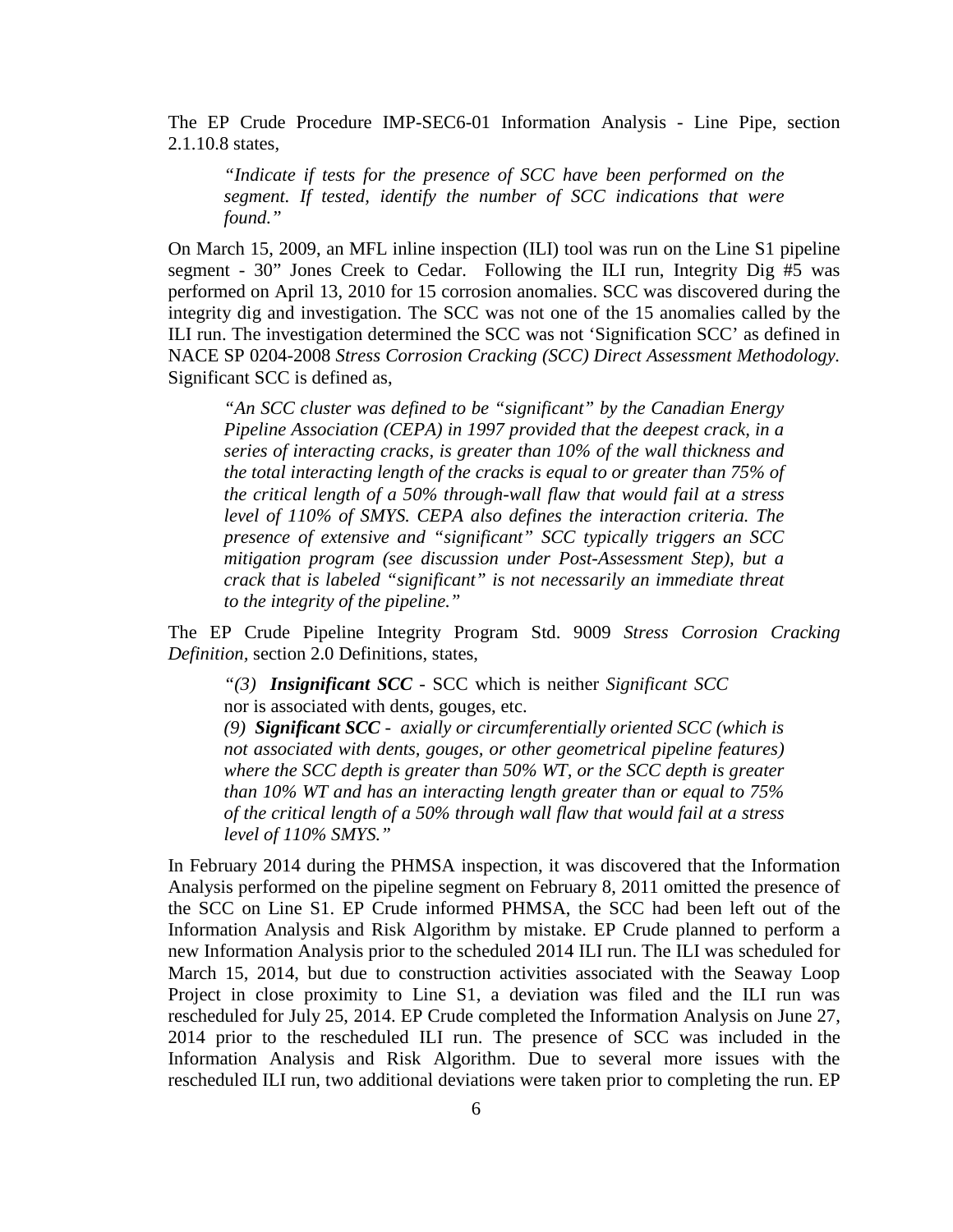Crude stated that due to a time constraint resulting from the 3 deviations, the ILI run was performed using an MFL tool and a Deformation tool as originally scheduled. The tool selection was not changed to include a crack detection tool due to no availability of said tool.

The Information Analysis recommended that additional data gathering and analysis activities be performed as defined in the SCC process for line pipe which contains non-FBE coating and where NACE insignificant SCC has been identified. Crack detection tool assessments are being performed on AID's 849 and 850 of the Seaway Pipeline to identify long seam cracks due to railroad fatigue. EP Crude will evaluate the results of the upcoming Crack Detection Tool assessments for SCC. EP Crude will re-inspect the SCC if the evaluation supports SCC re-inspection.

Although three deviations were taken prior to the ILI run, the assessment was completed on September 19, 2014 which was before the 68 month deadline of November 15, 2014.

The failure of EP Crude to include the presence of SCC in the Information Analysis in a timely manner prior to the 2014 ILI run, resulted in the SCC threat exclusion during the tool selection process. Therefore, EP Crude failed to analyze all available information about the integrity of Line S1 and the consequences of a failure prior to the ILI run completed on September 19, 2014.

## Proposed Civil Penalty

Under 49 United States Code, § 60122, you are subject to a civil penalty not to exceed \$200,000 per violation per day the violation persists up to a maximum of \$2,000,000 for a related series of violations. For violations occurring prior to January 4, 2012, the maximum penalty may not exceed \$100,000 per violation per day, with a maximum penalty not to exceed \$1,000,000 for a related series of violations. The Compliance Officer has reviewed the circumstances and supporting documentation involved in the above probable violations and has recommended that you be preliminarily assessed a civil penalty of \$57,600 as follows:

| Item number | PENALTY  |
|-------------|----------|
|             | \$28,800 |
|             | \$28,800 |